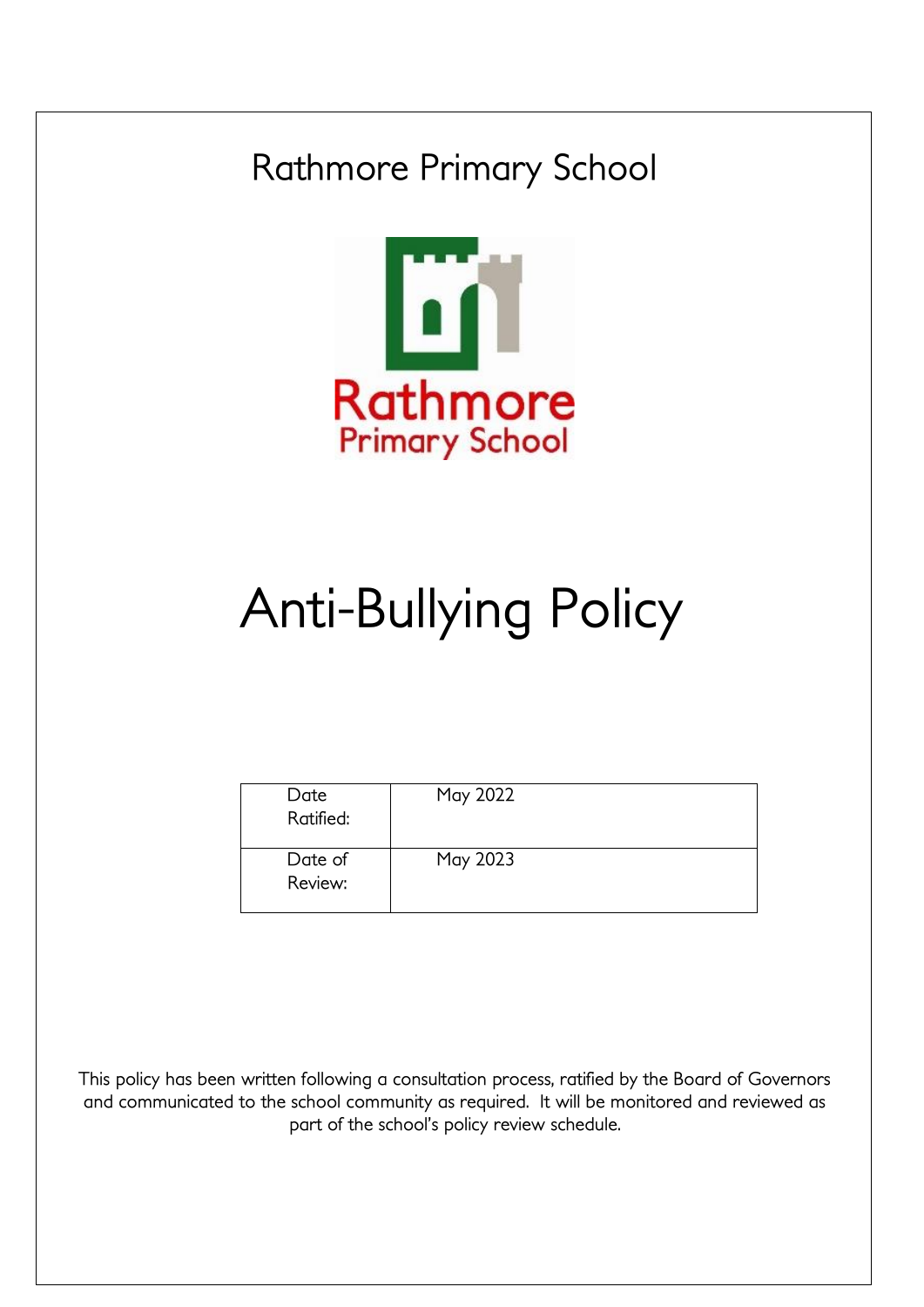

### **Anti-Bullying Policy**

#### **Article 19**

**Governments should ensure that children are properly cared for, and protect them from violence,**  abuse and neglect by their parents or anyone else who looks after them.'

#### **1. Introduction**

**At Rathmore Primary School we believe all forms of bullying behaviour are unacceptable. As a Rights Respecting School we encourage respect across the whole school community. We believe that all pupils have the right to learn in a safe, secure and supported environment.** 

**We recognise that bullying is a concern for all of us, including pupils, teaching and support staff, parents and Governors.** 

#### **2. Context**

**This policy is informed and guided by current legislation and DE Guidance listed below:** 

#### **(i) The Legislative Context**

- **Health and Safety at Work NI Order 1978**
- **The Children (Northern Ireland) Order 1995**
- **The Human Rights Act 1998**
- **The Education (Northern Ireland) Order 1998 Article 3 (see DE 1998/25)**
- **Welfare and Protection of Pupils Education and Libraries (Northern Ireland) Order 2003**
- **The Education (2006 Order) (Commencement No 2) Order (Northern Ireland) 2007**
- **The Education (School Development Plans) Regulations (Northern Ireland) 2010**
- **Addressing Bullying in Schools Act (Northern Ireland) 2016**

#### **(ii) DE Guidance**

• **Pastoral Care in Schools: Promoting Positive Behaviour DE, 2001**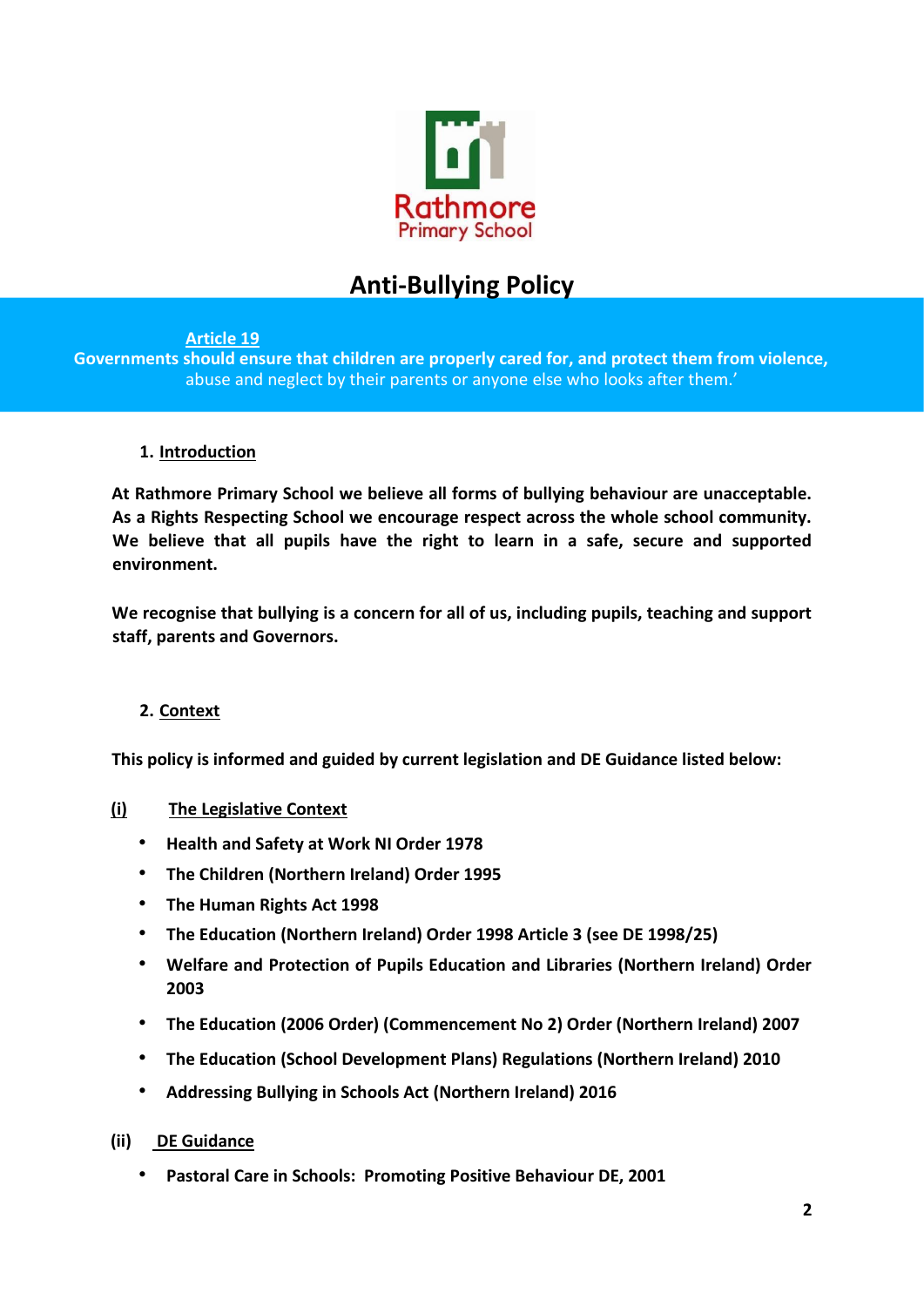- **Safeguarding and Child Protection in Schools. A Guide for Schools DE 2017 to be read in conjunction with the following:** 
	- **Co-operating to Safeguard Children and Young People in Northern Ireland, Dept of Health, Social Services and Public Safety 2016**
	- Safeguarding Board for Northern Ireland's (SBNI) Policies and Procedures 2017
- **Addressing Bullying in Schools Act (Northern Ireland) 2016 Statutory Guidance for Schools and Boards of Governors 2019**

Children's & Young People's Emotional Health and Wellbeing in Education **2021** 

#### **(ii) The International Context**

#### • **United Nations Convention on the Rights of the Child (UNCRC)**

#### **Key Points**

- **The Addressing Bullying in Schools Act (Northern Ireland) 2016:** 
	- ➢ **Provides a legal definition of bullying**
	- ➢ **Places a duty on the Board of Governors to put in place measures to prevent bullying behaviour, in consultation with pupils and parents**
	- ➢ **Requires schools to record all incidents of bullying behaviour and alleged bullying incidents**
	- ➢ **Sets out under which circumstances this policy should be applied, namely:** 
		- **In school, during the school day**
		- **While travelling to and from school**
		- **When under control of school staff, but away from school eg school trip**
	- ➢ **Requires that the policy be updated at least every four years**
- **The Education and Libraries Order (NI) 2003, requires the Board of Governors to:** 
	- ➢ **Safeguard and promote the welfare of registered pupils**
- **The United Nations Convention on the Rights of the Child (UNCRC) sets out every**  child's right to:
	- ➢ **Be protected from all forms of physical or mental violence, injury or abuse, maltreatment or exploitation**
	- ➢ **Be protected from discrimination**
	- ➢ **Express their views, in a supported and accessible way, on issues that affect them, and to have their opinions taken seriously**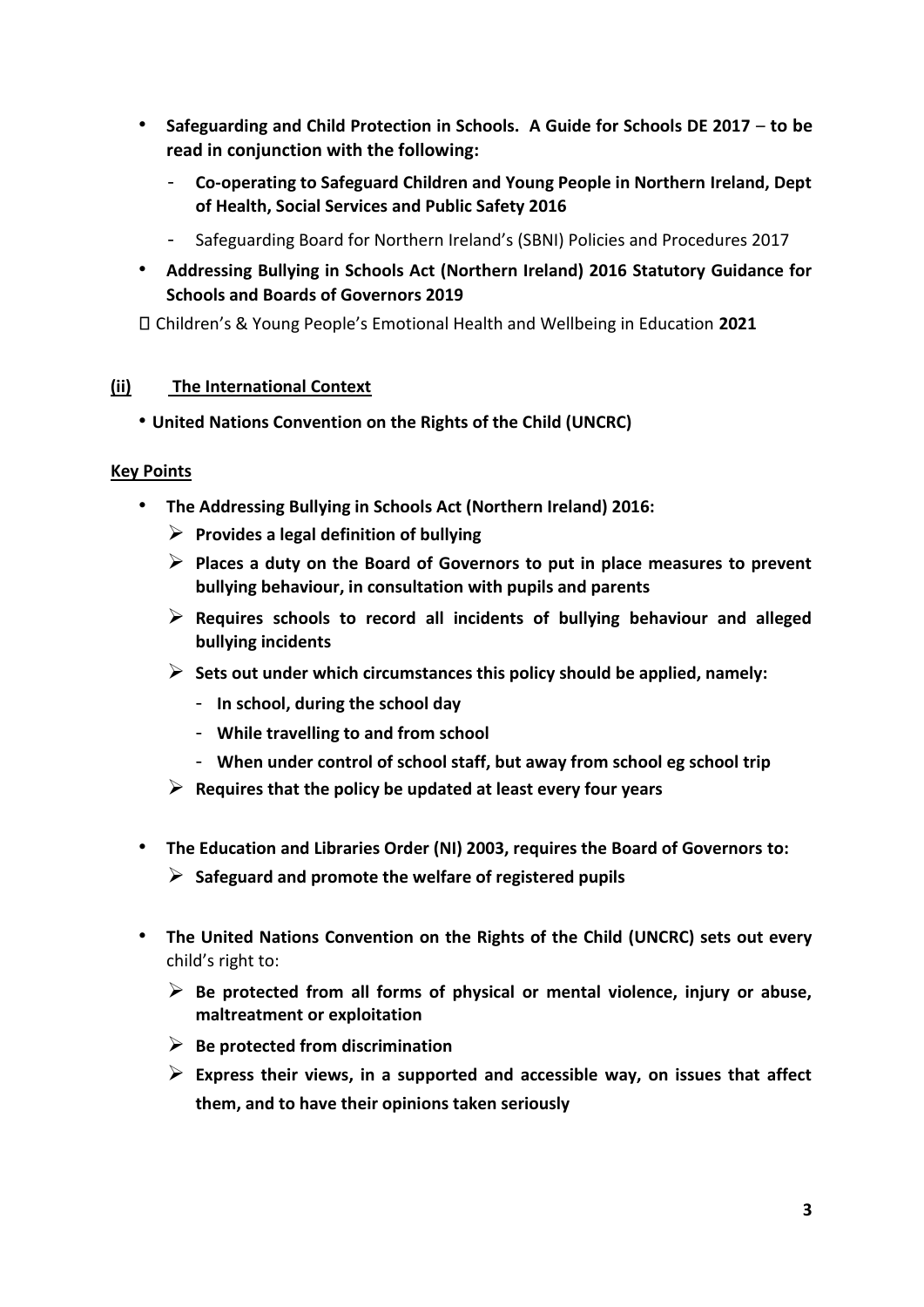#### **3. Ethos and Principles**

#### **(i) Our Ethos**

**Rathmore Primary School seeks to be a vibrant, caring community dedicated to the development of each pupil. Through a culture of high expectation, pupils will learn the knowledge, attitudes and skills they need to realise their full potential, excelling now and in the future. Together we are committed to fostering independence and responsibility, individually and collectively.** 

**This policy reflects the caring ethos of the school and focuses closely on the legislation and the UN Convention on the Rights of a Child.** 

#### **(iii) Aims**

- **To create a safe and secure environment for all**
- **To increase awareness, prevent, reduce and eradicate bullying in any form**
- **To provide support and protection for anyone being bullied**
- **To ensure that all pupils, staff and parents are aware of this policy and their obligations**
- **To work in partnership and harmony with p**arents to build children's confidence and resilience and maintain everyone's self**-esteem.**

#### **(iii) Principles**

- **We are committed to a society where children and young people can live free and safe from bullying**
- **We believe in a society where bullying is unacceptable and where every child and young person is safe and feels safe from bullying**
- **We believe that every child and young person should be celebrated in their diversity**
- **We are committed to a preventative, responsive and restorative anti-bullying ethos across the whole school**
- **We value the views and contributions of children and young people, we will actively seek these views and we will respect and take them into account**
- **We understand that everyone in our school community has a role to play in taking a stand against bullying and creating a safe and welcoming environment for all**

#### **4. Consultation and Participation**

**This policy has been created in consultation with Governors and staff. An opportunity for parent and pupil engagement and consultation is offered on an annual basis.**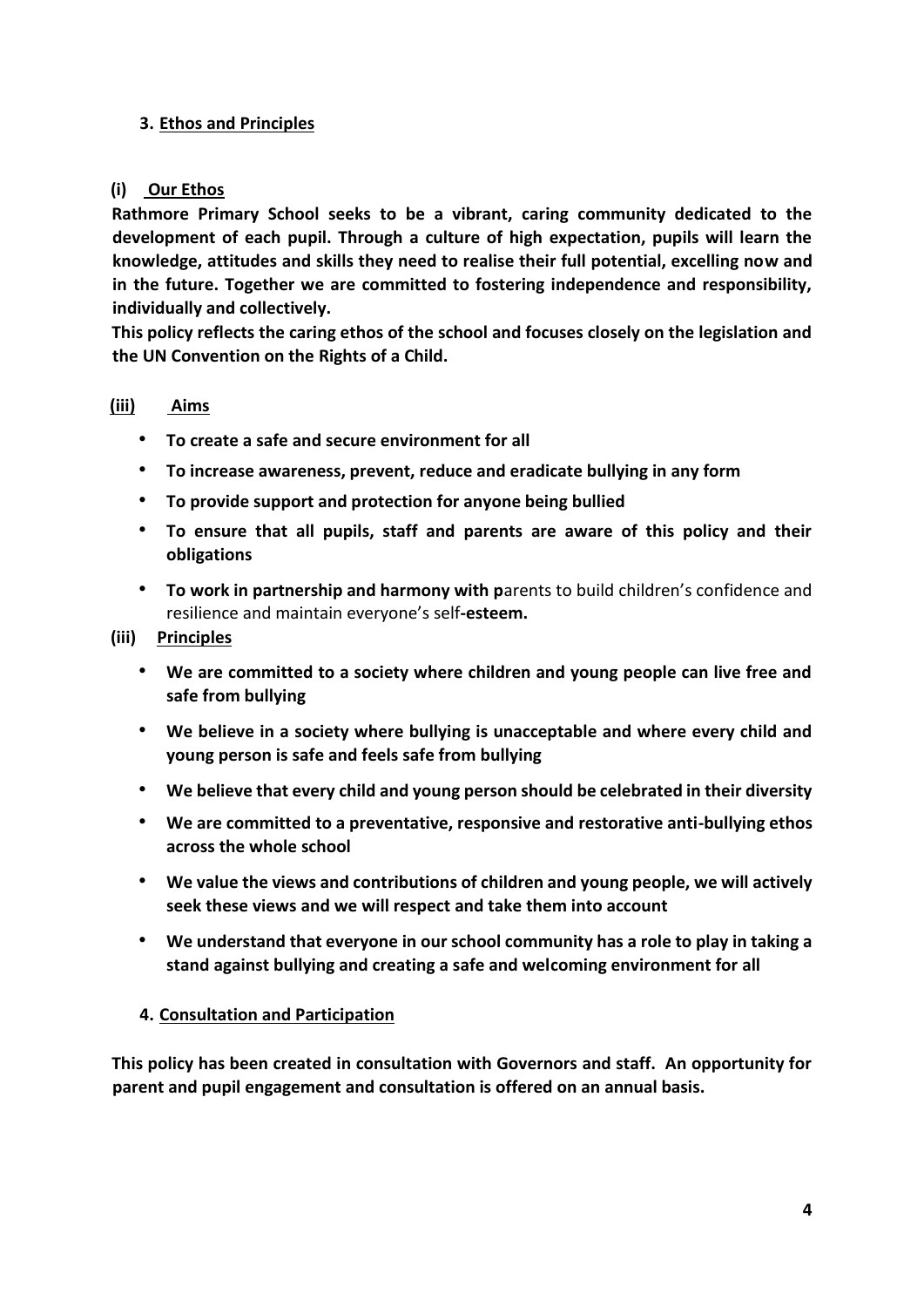#### **5. Definition of Bullying**

#### **The Addressing Bullying in Schools Act (NI) 2016 provides the following legal definition of bullying:**

- **1.** In this Act "bullying" includes (but is not limited to) the repeated use of:
	- **a. any verbal, written or electronic communication**
	- **b. any other act, or**
	- **c. any combination of those, by a pupil or a group of pupils against another pupil or group of pupils, with the intention of causing physical or emotional harm to that pupil or group of pupils.**
- **2.** For the purposes of subsection (1), "act" included omission.

#### **Definition used with pupils**

- **Bullying is a person, or people, doing nasty or unkind things to hurt or scare you, more than once.**
- **Bullying is done on purpose, more than once, making you unhappy and frightened.**

'Bullying is behaviour that is usually repeated, which is carried out in**tentionally to cause** hurt, harm or to adversely affect the rights and needs of another or others' (Education **Authority)** 

#### **Criteria used to define bullying**

**The term bullying refers to a range of harmful behaviour, both physical and psychological.** 

**When assessing a one-off incident, to make a decision on whether to classify it as bullying, the school shall consider the following criteria:** 

- **severity and significance of the incident**
- **evidence of pre-meditation**
- **impact of the incident on individuals (physical/emotional)**
- **impact of the incidents on wider school community**
- **previous relationship between those involved**
- **any previous incidents involving the individuals**

**Any incidents which are not considered bullying behaviour will be addressed under Rath**more Primary School's Behaviour Policy.

#### **Socially Unacceptable Behaviour**

**The Anti-Bullying and Behaviour Policies for Rathmore Primary School both recognise that**  there is a range of socially unacceptable behaviours which contravenes everyone's right t**o be safe.**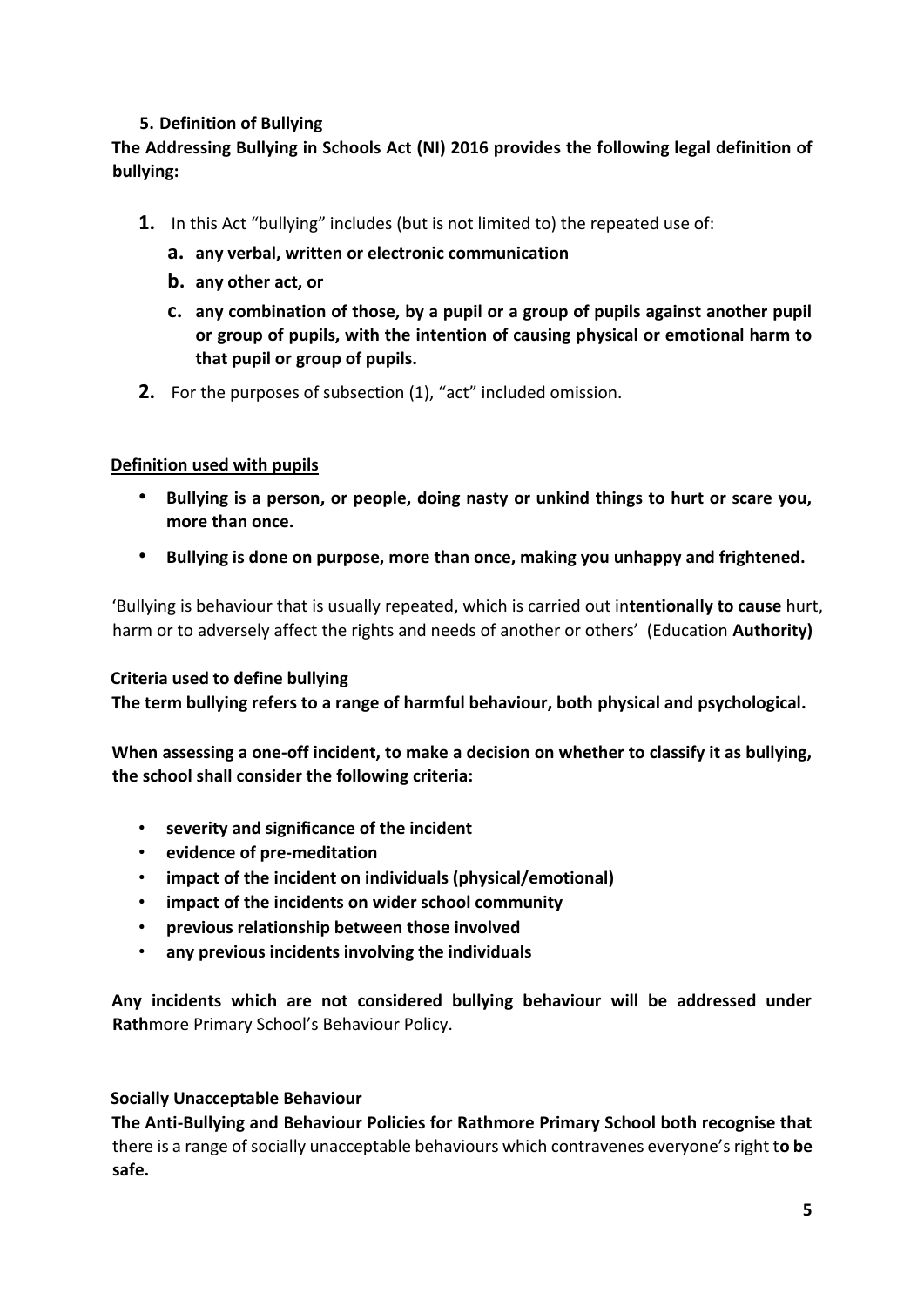**They include but are not limited to the following examples:** 

- 1. **PHYSICAL - jostling, pushing, punching, kicking and other physical contact**
- 2. **VERBAL - name calling, insults, jokes, threats, spreading rumours**
- 3. **INDIRECT - omission, refusal to work with/talk to/play with/help others, interfering with personal property of someone and can include misuse of a digital device and/or social media platforms.**

**Socially unacceptable behaviours will be dealt with accordin**g to the school's **Positive Behaviour Policy.** 

**Every child can make errors of judgement behaving in ways that are hurtful to others. In most cases a quiet word and an explanation of how others feel is sufficient to make a difference.** 

**Children can and do learn over time how to care for themselves and for others. We believe that learning from mistakes and being genuinely sorry for them is part of growing up to be a socially well-adjusted person.** 

**As outlined by EA, some examples of socially unacceptable behaviour are e.g. pushing, nipping, punching, spreading rumours etc. which can occur from time to time when children are playing together.** 

**Socially unacceptable behaviour however can become bullying behaviour when the information gathered by members of staff and shared with members of the Anti-Bullying Support Team clearly demonstrates that the unacceptable behaviours meet the criteria listed below. i.e.** 

- **Intentional**
- **Targeted at a specific pupil or group of pupils**
- **Repeated (but is not limited to this)**
- **Causing physical or emotional harm**

#### **Bullying Behaviour**

**The following unacceptable behaviours, when repeated, targeted and intentionally hurtful, may be considered a bullying behaviour:** 

**Verbal or written acts** 

- **saying mean and hurtful things to, or about, others**
- **making fun of others**
- **calling another pupil mean and hurtful names**
- **telling lies or spreading false rumours about others**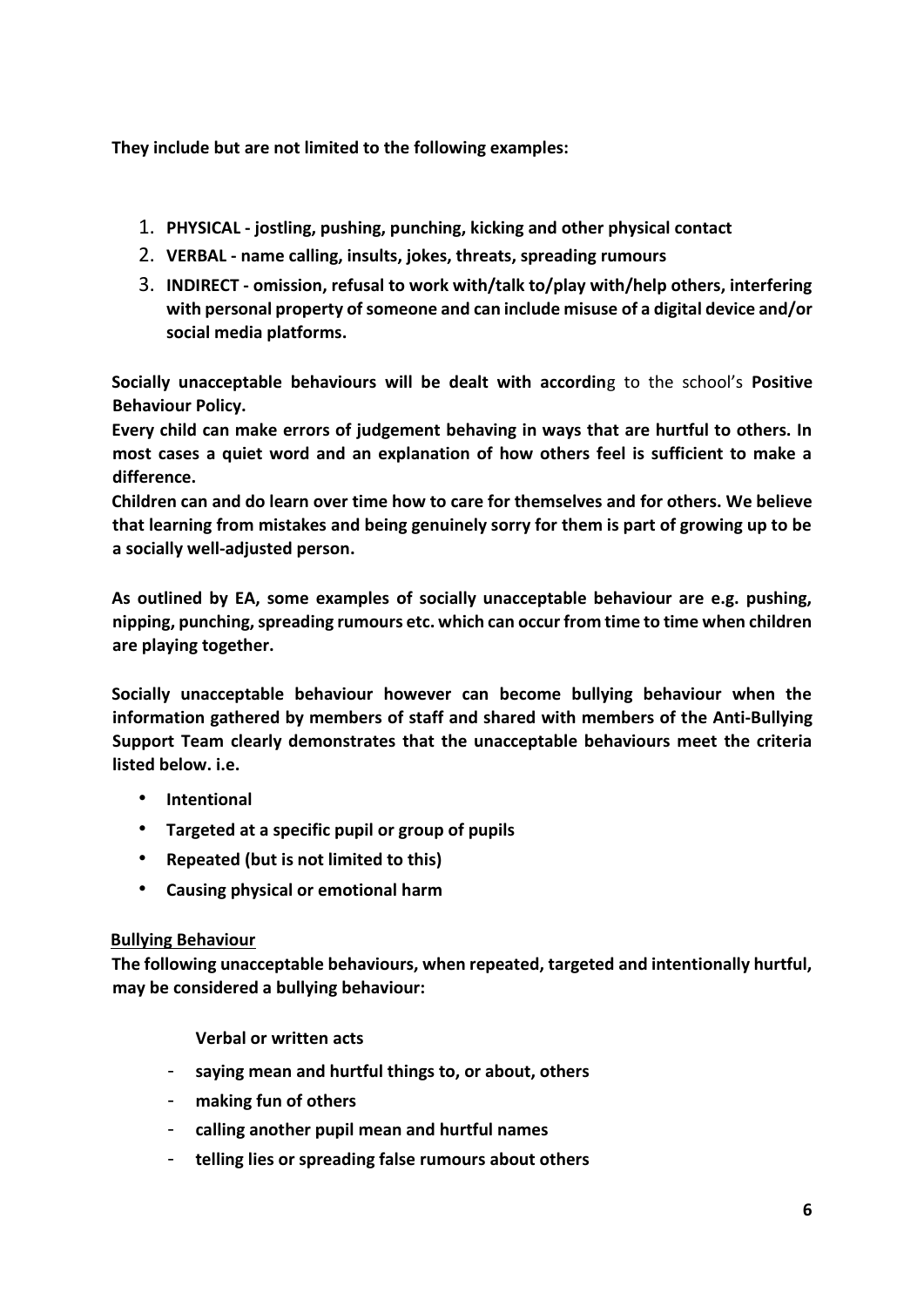- **trying to make other pupils dislike another pupil/s** 

**Physical acts** 

- **hitting**
- **kicking**
- **pushing**
- **shoving**
- **material harm, such as taking/stealing money or possessions or causing damage to possessions**

**Omission (Exclusion)** 

- **leaving someone out of a game**
- **refusing to include someone in group work**

**Electronic Acts** 

- **using online platforms or other electronic communication to carry out many of the written acts noted above**
- **impersonating someone online to cause hurt**
- **sharing images eg photographs or videos online to embarrass someone**

**Bullying is an emotive issue, therefore it is essential that we ensure we use supportive, understanding language when discussing these matters. For that reason, we will not refer**  to a child as 'a bully', nor will we refer to a child as 'a victim'. Instea**d, we will refer to the child by describing the situation surrounding that child, for example:** 

- **A child displaying bullying behaviours**
- **A child experiencing bullying behaviours**

**We will encourage all members of the school community to use this language when discussing bullying incidents.** 

In determining 'harm' we define:

- **Emotional or psychological harm as intentionally causing distress or anxiety by scaring, humiliating or af**fecting adversely a pupil's self**-esteem**
- **Physical harm as intentionally hurting a pupil by causing injuries such as bruises, broken bones, burns or cuts.**

#### **6. Preventative Steps**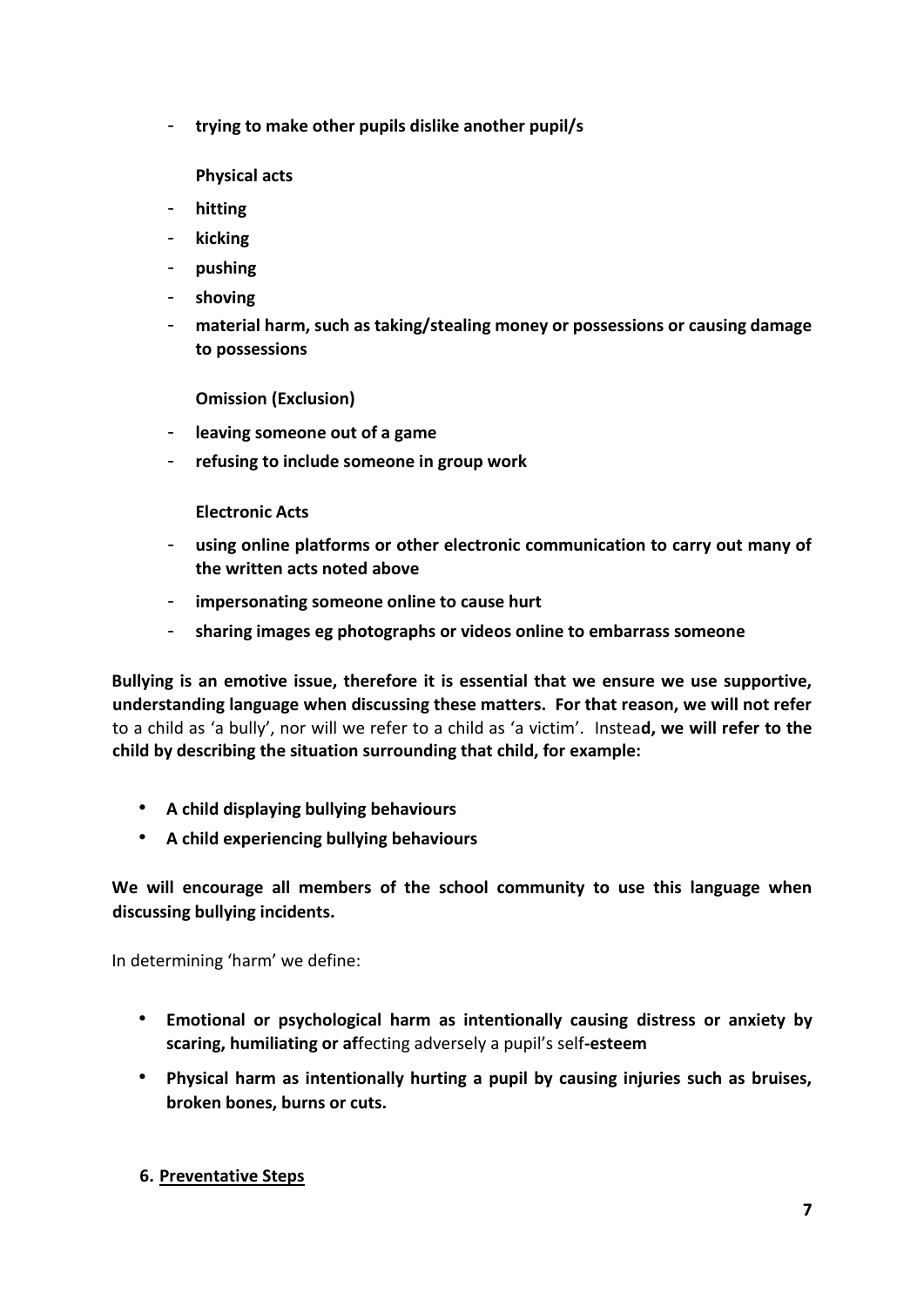#### **Learning about Bullying**

**We encourage a whole school approach in which children and adults work together to create an environment where everybody gets a clear message that bullying is wrong and will not be tolerated, that bullying behaviour of all kinds must be challenged.** 

**This will be delivered and reinforced through various areas of the curriculum;** 

- **In Foundation and Key Stage 1 classes children will be taught to be aware of different forms of bullying behaviour and how to develop personal strategies to resist unwanted behaviour.**
- **This message will be reinforced in Key Stage 2 classes when children will be encouraged to recognise, discuss and understand the nature of bullying and the harm that can result from it.**

#### **Strategies to prevent bullying behaviours**

**Rathmore Primary School has established and will maintain the following strategies to prevent and reduce bullying behaviour:** 

- **Ensure that the policy is implemented**
- **Ensure that the policy is reviewed and updated regularly**  $\Box$  **Ensure that the policy is on the school website and accessible Ensure that the policy is shared with all new families to the school.**

#### **Proactive Strategies**

**Over the course of the primary experience Year 1 to 7, Rathmore Primary School will use the following strategies to raise awareness of Anti-Bullying:** 

- **Promote the school ethos at all times**
- **Establish class charters to recognise and reward good behaviour, raising awareness and understanding of the positive behaviour expectations, as set out in the Positive Behaviour Policy.**
- **Development of our School Council and Rights Respecting Steering Group to support the delivery and promotion of key anti-bullying messaging within the school.**
- **Participate in the NIABF annual Anti-Bullying Week activities, promoting a positive message such as Kindness or Friendship Week.**
- **Engage in key national and regional campaigns, eg Safer Internet Day.**
- **Focused assemblies to raise awareness and promote understanding of key issues related to bullying.**
- **Use outside agencies for support and resources-eg. NSPCC, Action Mental Health, PSNI, Behaviour Support Team.**
- **Promote anti-bullying messages through the curriculum eg. inclusion of ageappropriate material specific to individual subject areas related to bullying, positive behaviour and inclusion.**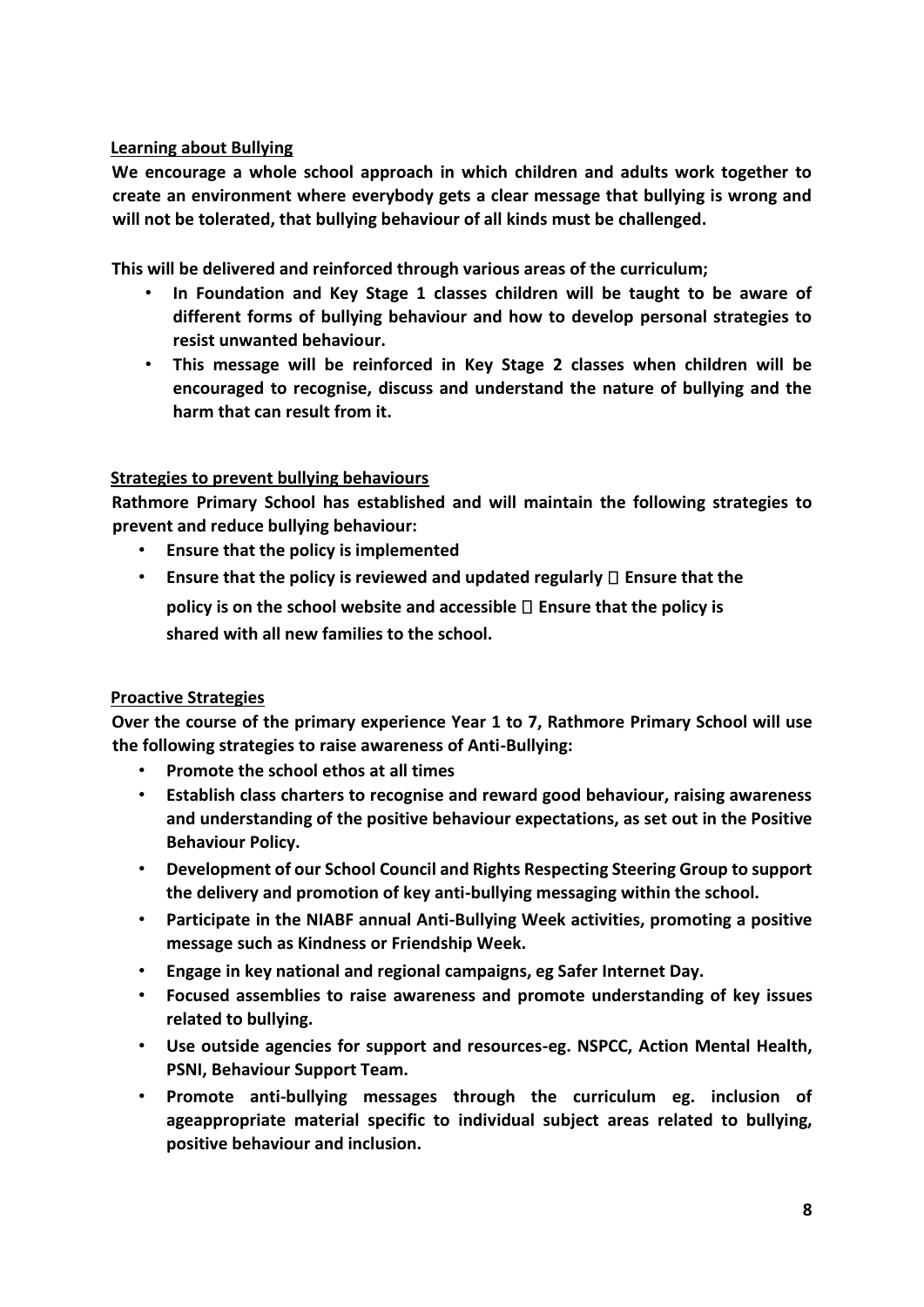- **Address issues such as the various forms of bullying, including the how and why it can happen, through PDMU. Use of Listening School/ Circle Time to develop interpersonal and intrapersonal skills.**
- **Provide and promote the school counselling service and through the preventative curriculum actively promote positive emotional health and wellbeing.**
- **Develop effective strategies for playground management, eg. training for supervisors, timetables for supervision, zoning of playgrounds, inclusion of specific resources (buddy benches, quiet areas) and provision of a variety of play options to meet the needs of all pupils. Promote the P7 Buddy System.**
- **Provide support for vulnerable pupils, including new pupils to the school eg. through seating arrangements/ peer support/additional staff observation.**
- **Develop effective strategies for the management of unstructured times (eg. break time, lunch).**
- **Appropriate observations by staff to support the transition from school day to journey home (eg. staff at classroom doors, in playground).**
- **Promote good parental communication- eg. face-to-face, telephone, Seesaw.**
- **Consultation with pupils to monitor the effectiveness of this policy.**
- **Provide a questionnaire for parents and pupils at appropriate times.**
- **Provide staff training.**

#### **Reactive Strategies**

**The following steps will be taken when dealing with incidents:** 

- **If bullying is suspected or reported, the situation will be dealt with immediately by the member of staff who has been approached**
- **A member of staff will respond to any claim of alleged bullying**
- **Reports will be taken seriously**
- **Attempts will be made to resolve a situation quickly**
- **Steps will be taken to ensure the pupil feels safe and secure**
- **Consequences, which are proportionate and clearly set out in the Positive Behaviour Policy, will be explained and used.**

#### **(i) In school**

- **Promoting good discipline both in the classroom and playground so that children are aware of consequences of unacceptable behaviour.**
- **Promotion of anti-bullying messages through the curriculum eg inclusion of ageappropriate material specific to individual subject areas related to bullying, positive behaviour and inclusion**
- **Addressing issues such as the various forms of bullying, including the how and why it can happen eg through PDMU**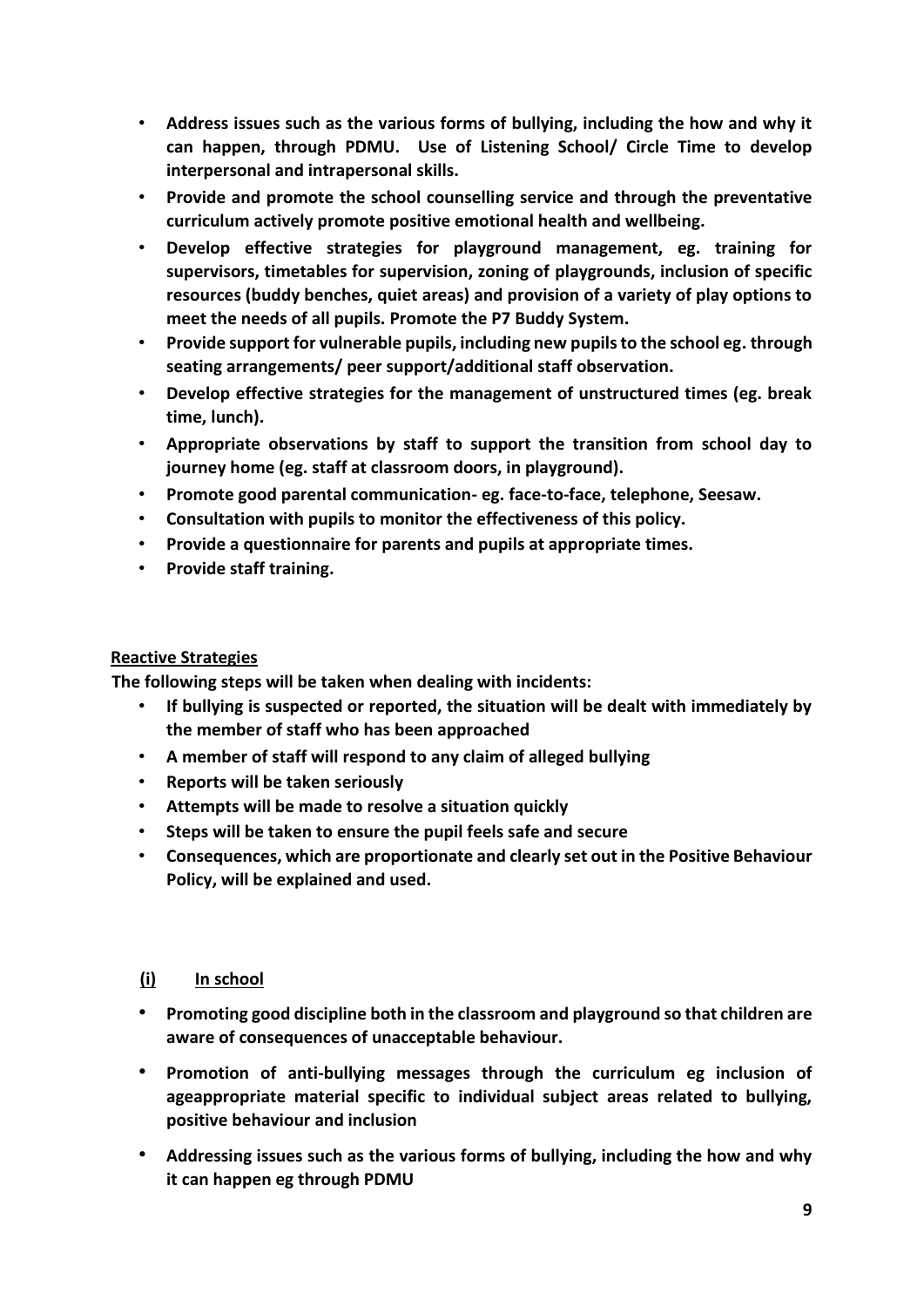- **Encouraging parents to inform a member of staff if they are aware of or suffer from bullying**
- **Encouraging parents to inform the school if any incidents of bullying are known to them**
- **Recording and investigating as quickly as possible all reported cases of bullying**
- **Giving help, support and advice to the child experiencing bullying behaviour**
- **Ensuring that pupils, parents and staff (both teaching and non-teaching) are aware of the policy on anti-bullying**
- **Involving outside agencies for support and advice where appropriate.**
- **Applying sanctions as outlined in the Positive Behaviour Policy**

**Bullying can happen in any situation but we are particularly alert to the following settings; playground, toilets, dining hall, classroom, school trips, pupils arriving/ leaving school, pupils lining up.** 

#### **(ii) On the way to and from school**

- **Development of a culture where pupils take pride in their school and are viewed as ambassadors for their school within the community**
- **Regular reminders of the positive behaviour expectations of pupils whilst travelling to and from school**
- **Measures to empower pupils to challenge inappropriate and unacceptable behaviour of their peers during the journey to and from school**
- **Appropriate deployment of staff to support the transition from school day to journey home e.g. escorting children to playground at end of school day/after school activity.**

#### **(iii) The use of electronic communication**

- **Addressing key themes of online behaviour and risk through PDMU including understanding how to respond to harm and the consequences of inappropriate use**
- **Participation in Anti-Bullying Week activities**
- **Engagement with key statutory and voluntary sector agencies eg C2k, PSNI, Safeguarding Board for NI e-safety Forum to support the promotion of key messages**
- **Participation in annual Safer Internet Day and promotion of key messages throughout the year eg parent/pupil workshop on safer internet**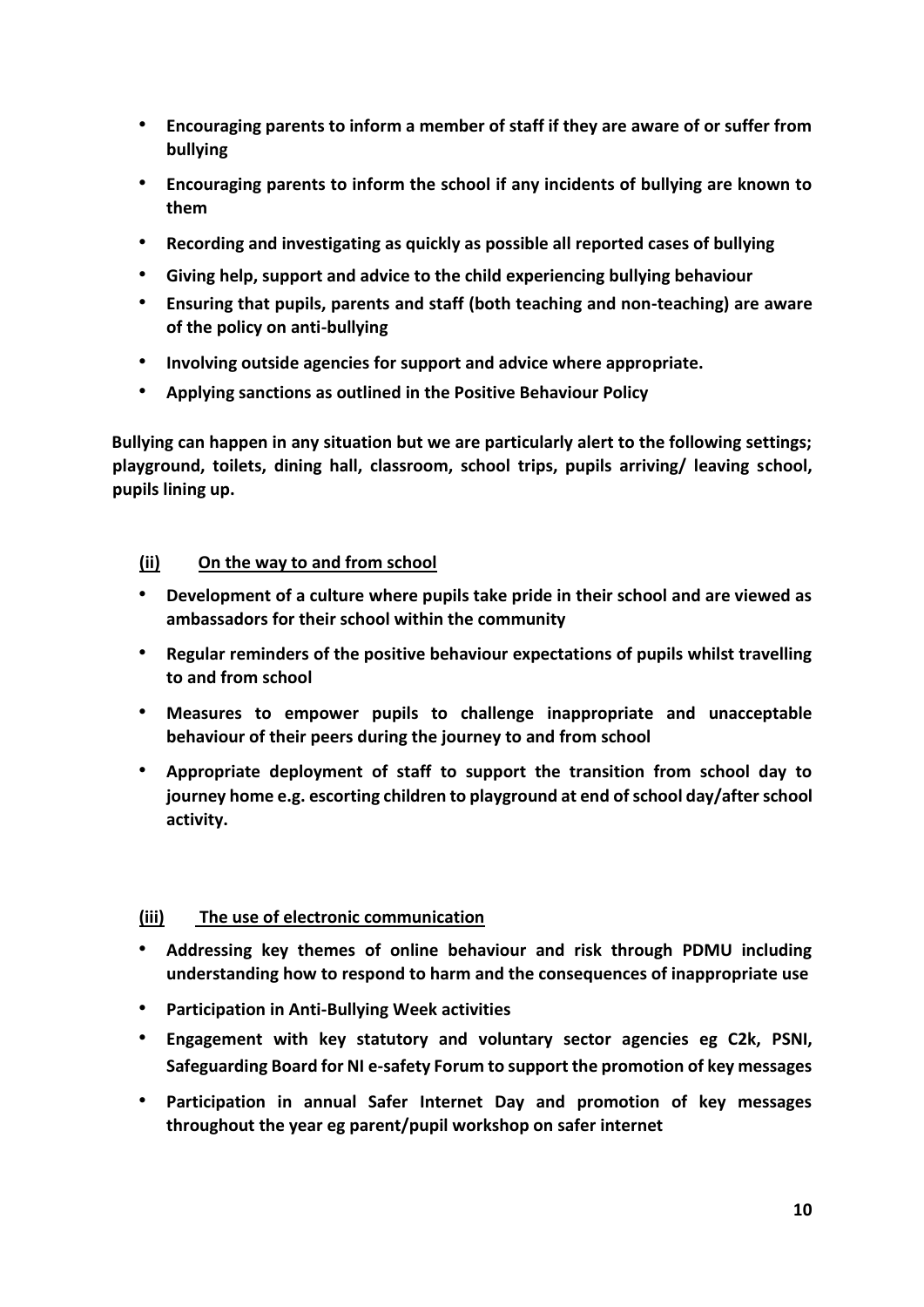• **Development and implementation of robust and appropriate policies in related areas** 

**The new legislation gives the authority to take steps to prevent bullying through the use of electronic communication amongst pupils at any time during the term, where that**  behaviour is likely to have a detrimental effect on the pupil's education at school.

#### **7. Responsibilities**

#### **Individual Responsibilities**

**The issue of bullying is a matter of partnership including all pupils, staff and parents. Everyone has a responsibility for contributing to the creation of a safe and supportive learning environment for all members of the school community.** 

#### **The Board of Governors**

**The Board of Governors will:** 

- **Ensure that policies designed to prevent bullying involving a registered pupil at the school are pursued at the school;**
- **Determine the measures to be taken at the school (whether by the Governors, the staff of the school or other persons) with a view to preventing bullying involving a registered pupil at the school: -** o **On the premises of the school during the school day;** o **While travelling to or from school;**

o **While the pupil is in the lawful charge of a member of school staff** o **While the pupil is receiving educational provision arranged on behalf of the school.** 

- **Review these measures at intervals of no more than 4 years and at such times as the DE may direct.**
- **Before determining or revising these measures, consult in a manner as appears to be appropriate with the school community**
- **In reviewing these measures give due regard to any advice given by DE;**
- **Prepare a written policy and ensure that all parents receive a copy**

**The Governors of Rathmore Primary School can consider reasonable measures to be taken by Governors, the staff of the school or other persons with a view to preventing bullying involving a registered pupil at the school which;** 

- **Involves the use of electronic communication**
- **Takes place in circumstances other than those listed in this policy**
- **Is** likely to have a detrimental effect on that pupil's education at the school.

**The Board of Governors must ensure that a record is kept of all incidents of bullying or alleged bullying involving a registered pupil at the school that occur:** 

- **On the premises of the school during the school day;**
- **While travelling to or from the school during the school term;**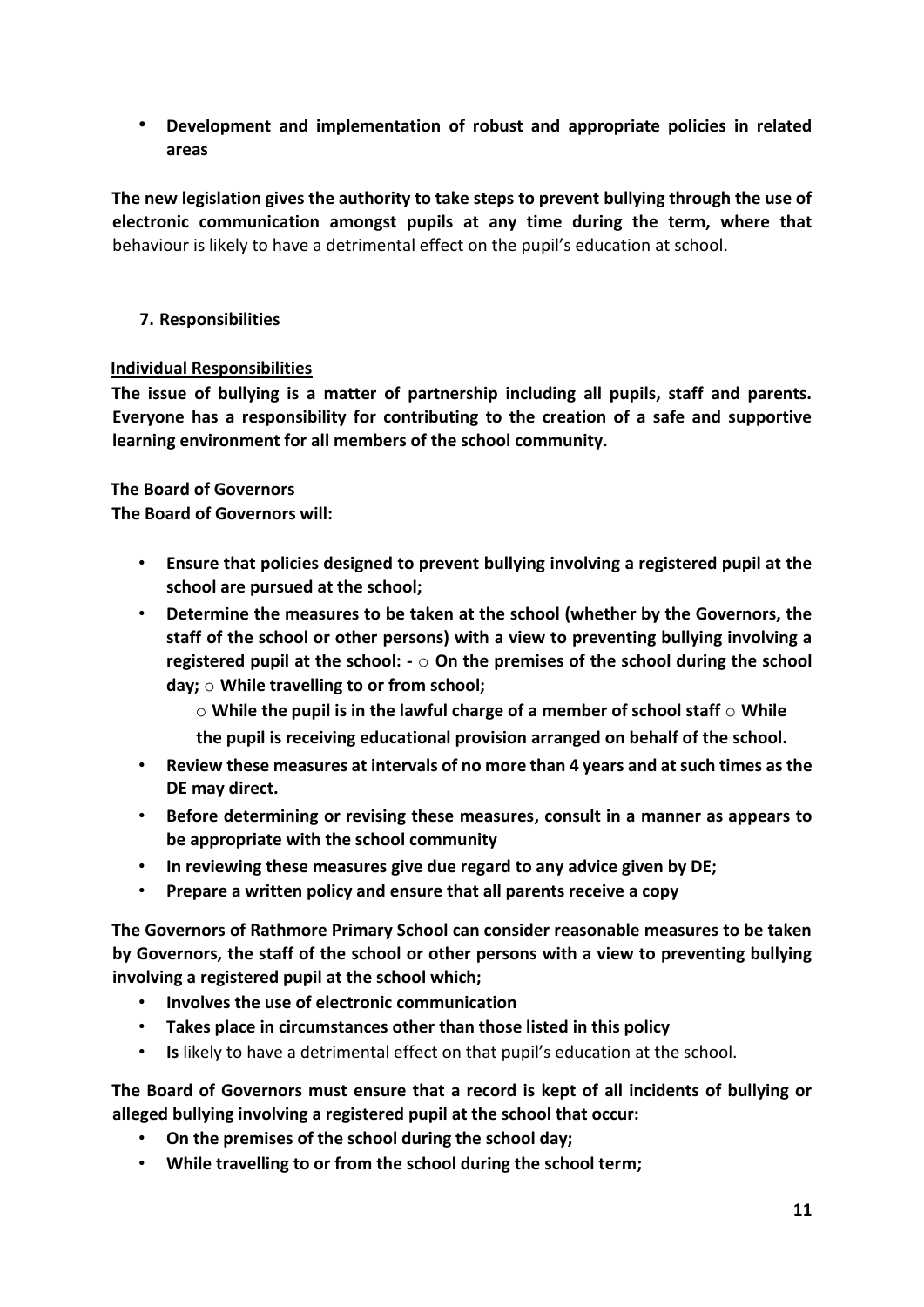- **While the pupil is in the lawful control or charge of a member of the staff of the school;**
- **While the pupil is receiving educational provision arranged on behalf of the school and provided elsewhere than on the premises of the school.**

#### **School Responsibilities**

**School staff will:** 

- **Provide a safe environment for all children**
- **Promote an ethos of respect for the individual**
- **Foster positive self-esteem and self-respect**
- **Celebrate and promote appropriate behaviour, within the playground and classroom**
- **Emphasise the importance of seeking help from a trusted adult about bullying behaviour when it happens or is observed**
- **Take all aspects of bullying seriously, listening sensitively and providing reassurance that appropriate action will be taken**
- **Focus attention, and provide advice on anti-bullying education if required, to individuals, groups, classes or year groups.**
- **Create and maintain a listening culture**
- **Be alert to signs of distress and other possible indications of bullying behaviour**
- **Intervene to support any person who is being bullied, unless it is unsafe to do so**
- **Explain the implications of allowing the bullying behaviour to continue unchecked for themselves and/or others**
- **Explain how to seek support internal and external**
- **Resolve difficulties in restorative ways to prevent recurring bullying behaviours and meet the needs of all parties**
- **Follow the procedures set out in this Anti-Bullying Policy and log all concerns using the appropriate paperwork**
- **Complete Child Protection and Safeguarding training, also receiving regular training on dealing with Anti-Bullying.**

#### **Pupil Responsibilities**

**Pupils will:** 

- Adhere to and promote the school's code of behaviour and charters **Behave towards others in a mutually respectful way** • **Avoid any bullying behaviour and/ or aggression.**
- **Report bullying**

#### **Parental Responsibilities Parents will:**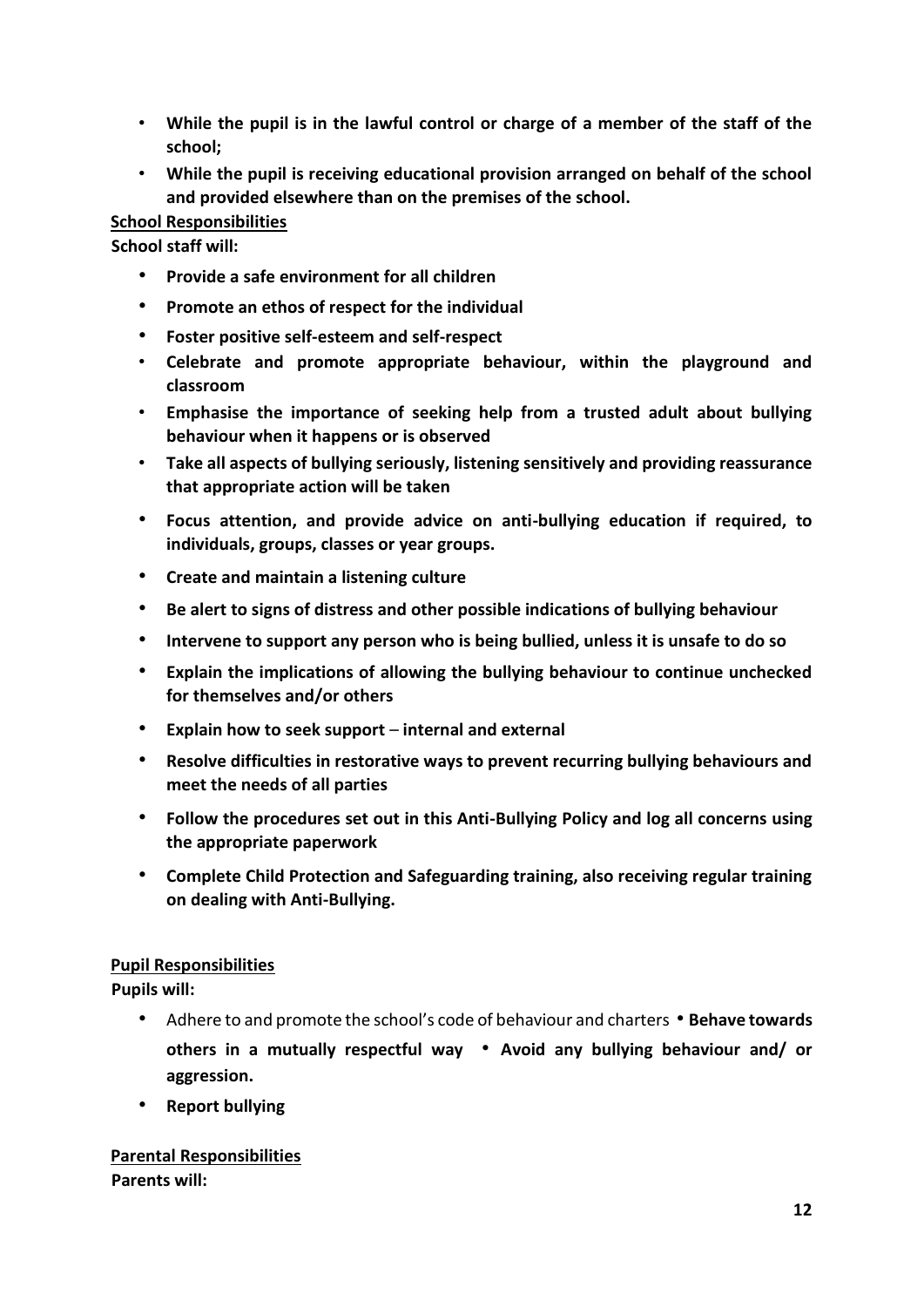- **Work in partnership with the school**
- **Report any concerns or instances of bullying behaviour to the school**
- **Model high standards of personal pro-social behaviour**
- **Encourage children to report and not retaliate (to avoid displaying bullying behaviour themselves)**
- **Try to resolve difficulties occurring outside school to prevent them continuing outside school**
- **Parents should understand that on-going issues or difficulties experienced outside school, within the community, are beyond the jurisdiction of the school.**

#### **8. Reporting a Bullying Concern**

- **As we take the issue of bullying seriously, all reported concerns will be dealt with accordingly and will be responded to in line with this policy.**
- **The concern may be reported by a child, parent etc. to a teacher or supervisor who will deal initially with the situation. If the situation falls under the category of socially unacceptable behaviour, it will be dealt with according to the Positive Behaviour Policy. If deemed to fall under the category of bullying behaviour the information will be passed on by the class teacher to the Anti-Bullying Support Team who will discuss and decide the next steps to be taken.**
- **The concern will be investigated thoroughly including separate discussions with both the pupil(s)/person(s) experiencing the bullying behaviour and the pupil(s)/person(s) displaying bullying behaviour. All relevant details will be recorded. The outcome of these discussions will be reported to the parents.**
- **It may be necessary under certain circumstances to impose sanctions to the pupil displaying bullying behaviour. They will be made aware that their behaviour will be closely monitored over a stated period of time. Sanctions may include exclusion from the playground. (Refer to** the school's **Positive Behaviour Policy for further details on sanctions.)**
- **The school may seek advice and support of the Educational Welfare Officer and Educational Psychologist through the Special Needs Code of Practice. Feedback will be made to the person who made the report.**
- **It must be noted, however, that no information about action taken in relation to a pupil can be disclosed to anyone other than the pupil and his/her parents/carers.**

#### **9. Responding to a Bullying Concern**

**The processes outlined below provide a framework for how the school will respond to any bullying concerns identified.** 

**Using the NIABF Effective Responses to Bullying Behaviour resource, the Anti-Bullying Support Team will:**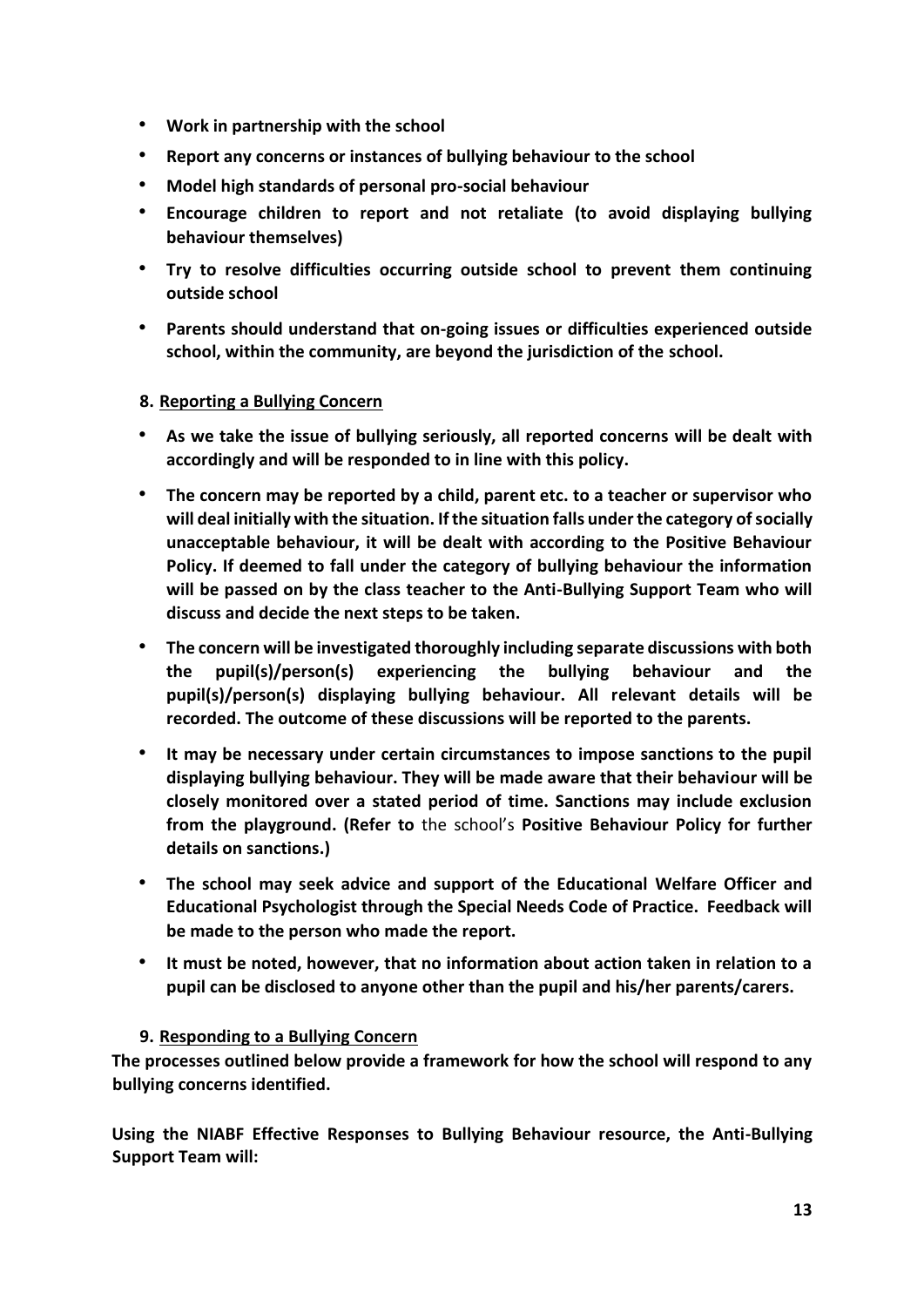- **Clarify facts and perceptions**
- **Check records (SIMS)**
- **Assess the incident against the criteria for bullying behaviour**
- **Identify any themes or motivation factors**
- **Identify the type of bullying behaviour being displayed**
- **Identify intervention level**
- **Select and implement appropriate interventions for all pupils involved including consequences and sanctions where relevant**
- **Track, monitor and record effectiveness of interventions**
- **Review outcome of interventions**
- **Select and implement further intentions as necessary**

**When responding to a bullying concern, school staff shall implement interventions aimed at responding to the behaviour, resolving the concern and restoring the wellbeing of those involved. Where appropriate, school staff may implement sanctions for those displaying**  bullying behaviour (refer to the school's Positive Behaviour Policy).

#### **Procedures for dealing with bullying**

**When dealing with bullying behaviour the school will aim to:** 

- **1. Stop the bullying behaviour.**
- **2. Protect and support the pupil experiencing bullying behaviour.**
- **3. Change the attitude and behaviour of the child displaying bullying behaviours.**

**In some cases, however, talking things through will not make enough of a difference and in these cases we reserve the right to apply a range of consequences which are outlined in the Positive Behaviour Policy. Such situations will be dealt with and communicated clearly by the staff in charge in a caring, supportive and fair manner, with some flexibility regarding age of the child and the individua**l's circumstances as far as consequences are concerned.

**A restorative and solution-focused model will be used by school to move forward when responding to bullying behaviour.** 

**The following preventative safeguarding measures are in place:** 

- **Named persons have been designated to co-ordinate and monitor both our AntiBullying Policy and incidents, or alleged incidents, of bullying. They will also be responsible for periodically reviewing procedures.**
- **The Key Stage Leaders are the named persons to receive initial concern forms from staff. They will link with the Vice Principal or the Principal.**
- **The designated Governor for Child Protection and Safeguarding is consulted periodically should a serious incident occur.**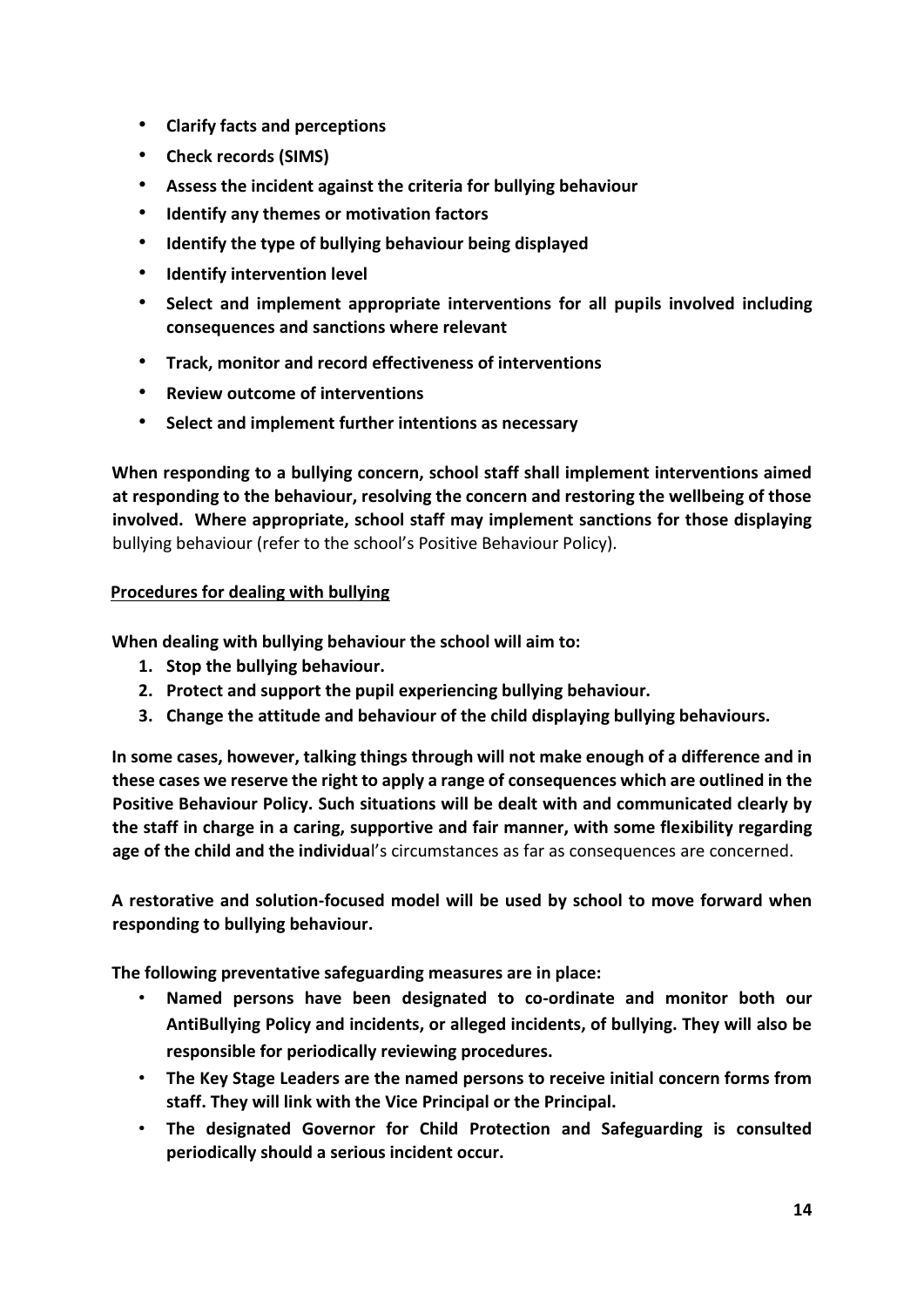- **Rathmore Primary School is a Rights Respecting School and has a rights respecting school ethos.**
- **A Positive Behaviour Policy, outlining the ethos of the school and the Code of Behaviour expected is in place.**
- **Agreed procedures for responding to and recording incidents of bullying have been established. (outlined below)**

**If a parent is concerned that their child is experiencing bullying behaviours, they should follow the procedures of communication at Rathmore Primary School by contacting their**  child's class teacher.

#### **10. Recording**

**Rathmore Primary School will record centrally all relevant information related to reports of bullying concerns, including:** 

- **how the bullying behaviour was displayed (the method)**
- **the motivation for the behaviour**
- **how each incident was addressed by the school**
- **the outcome of the interventions employed**

**As well as hard copies of written records, records will be kept on the online SIMS Behaviour Management Module, which is part of the C2k system in school. Access to these records will be restricted and only provided to those members of school staff with a legitimate need to have access.** 

**All records will be maintained in line with relevant data protection legislation and guidance**  and will be disposed of in line with the school's Retention and Disposal of Documents **Policy. Collated information regarding incidents of bullying and alleged bullying behaviour will be used to inform the future development of anti-bullying policy and practice within the school.** 

#### **11. Professional Development of Staff**

**Appropriate and adequate training for staff, including teaching and non-teaching staff will be ongoing. This will include:** 

- **ensuring staff are provided with appropriate opportunities for professional development as part of their ongoing staff training provision**
- **noting the impact of the training given on both the policy and its procedures eg amendments made, inclusions added etc**
- **ensuring that opportunities for safeguarding training are afforded to Board of Governors and all staff, teaching and non-teaching**
- **ensuring that CPD records are kept and updated**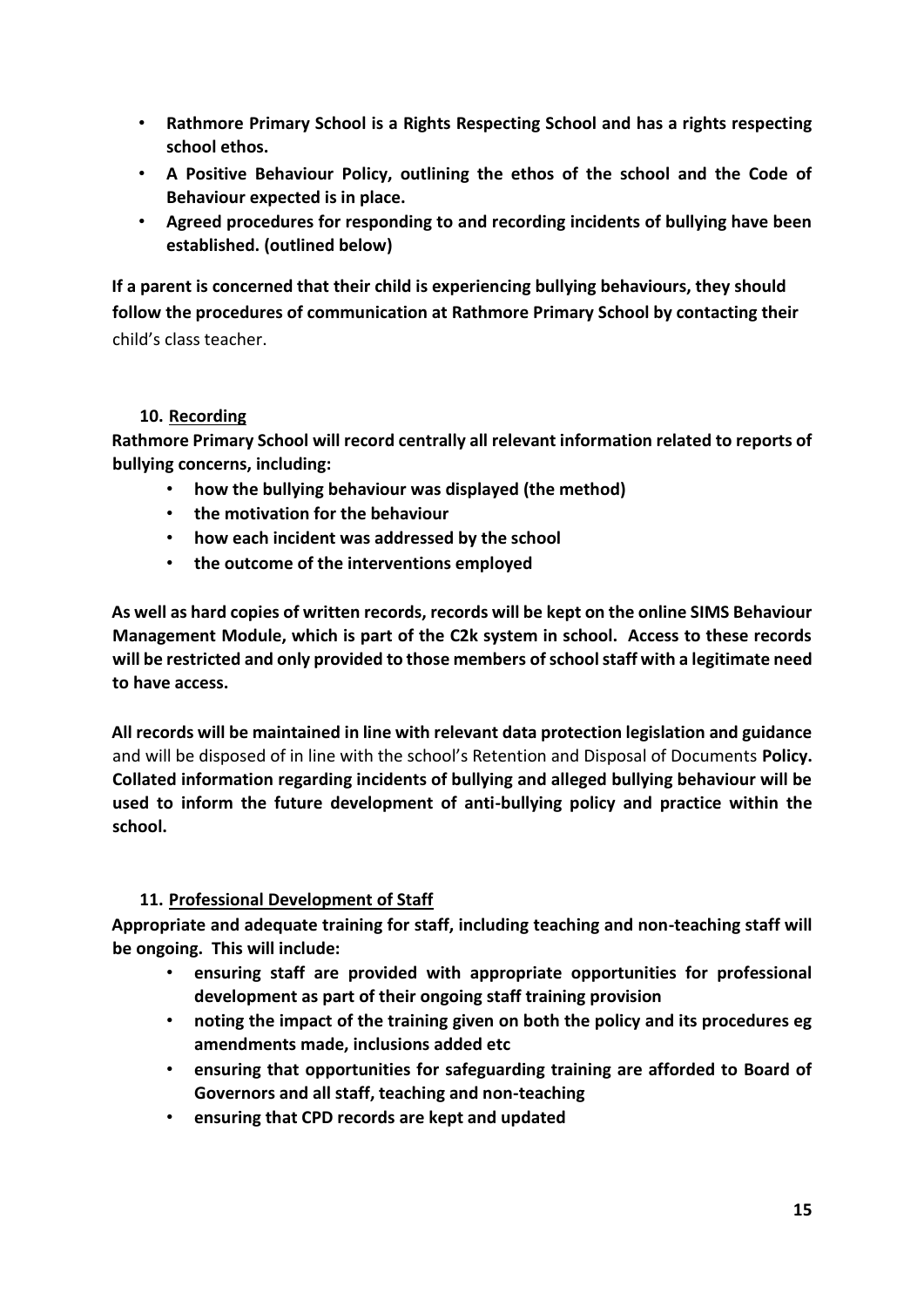#### **12. Monitoring and Evaluation**

**This policy was formulated in consultation with school Governors, staff, pupils and parents. The Governors will be involved in the tracking and monitoring procedures i.e. this will be an item on the Agenda of Governor Meetings, relating to the efficacy or otherwise with regard to individual interventions and strategies used or the overall effectiveness of the Anti-Bullying Policy and practice.** 

**The school will use the ETI Safeguarding Proforma along with the SIMS.net records to check whole-school effectiveness. The school will continue to focus on helping children understand the difference between socially unacceptable and bullying behaviours making changes where needed to ensure they understand the differences.** 

**The school will review measure in intervals of no more than 4 years or if directed by DE to do so e.g. new legislation introduced, following an ETI Inspection or after dealing with a particularly challenging situation which has highlighted the need for amendments to be made.** 

**The Safeguarding Team/Anti-Bullying Support Team will on an annual basis review the data held regarding bullying behaviours, identifying trends and evaluate the effectiveness of anti-bullying strategies.** 

**It is important to remember that staff, pupils and parents all have an active part to play and have a responsibility to ensure effective implementation and maintenance of this policy.** 

#### **13. Links with other Policies**

**In the development and implementation of this Anti-Bullying Policy, the Board of Governors has been mindful of related policies, including:** 

- **Positive Behaviour Policy**
- **Child Protection Policy**
- **Special Educational Needs Policy**
- **Health and Safety Policy**
- **Relationships and Sexuality Education**
- **E-Safety Policy & Acceptable Use of Internet Policy**
- **Mobile Phone Policy**
- **Staff Code of Conduct**